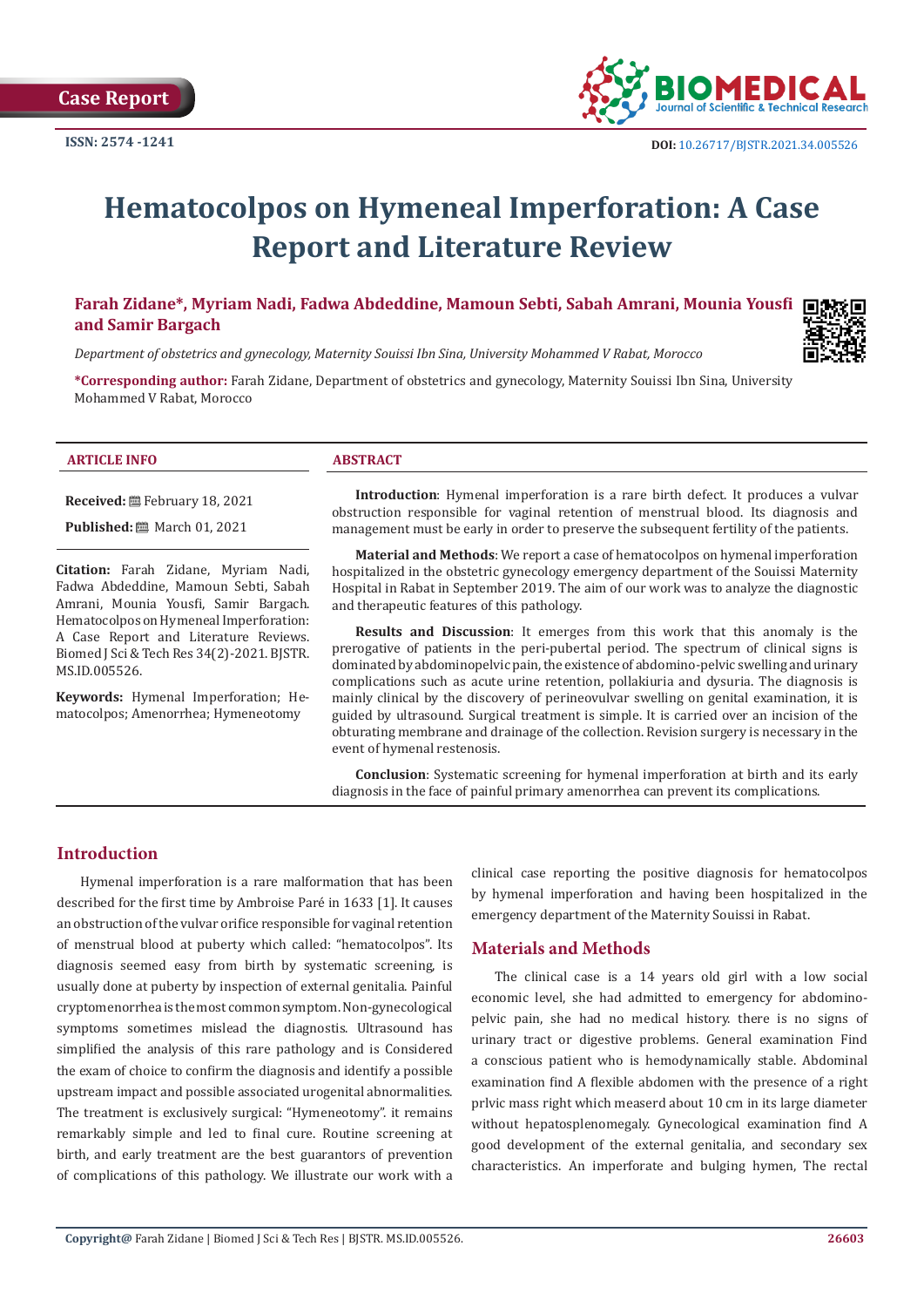examination combined with the abdominal palpation reveals the existence of a soft, sensitive pelvic-abdominal mass varying in size from 8 to 12 cm. a pelvic ultrasound performed which revealed: A homogeneous uterus in the normal place measuring 6cm\*4.7cm, with a regular outline. The intrauterine emptiness line is clearly visible, containing a hematometry slide. In the vaginal region: we note the presence of a voluminous oblong image, of thick content measuring 122\*78\*77mm.Both ovaries are normal in size, measuring 27\*20mm at right and 22\*15 on the left, and normal looking. The bladder is thin-walled alithiasis; The liver, spleen

and both kidneys are free from abnormalities. The diagnosis of hematocolpos was confirmed and the patient undergone a surgical treatment under general anesthesia, the intervention consists of A Y-shaped incision at the hymen to avoid the urethra. The drainage brought back 550cc of blackish blood and the Placement of an intra-vaginal bladder catheter. The course was satisfactory, without stenosis. We dilated the orifice once a week for 1 month, then, once / 15 days, then once / month for 3 months. The patient was followed regularly for a year in consultation, then was lost to follow-up (Figures 1 & 2).



**Figure 1:** The bulging pale blue imperforate hymen, which completely closes the vagina.



**Figure 2:** Suprapubic ultrasound: aspects in favor of a hematocolpos: oval collection of retrovesical fluid which communicates above with a normal size uterus.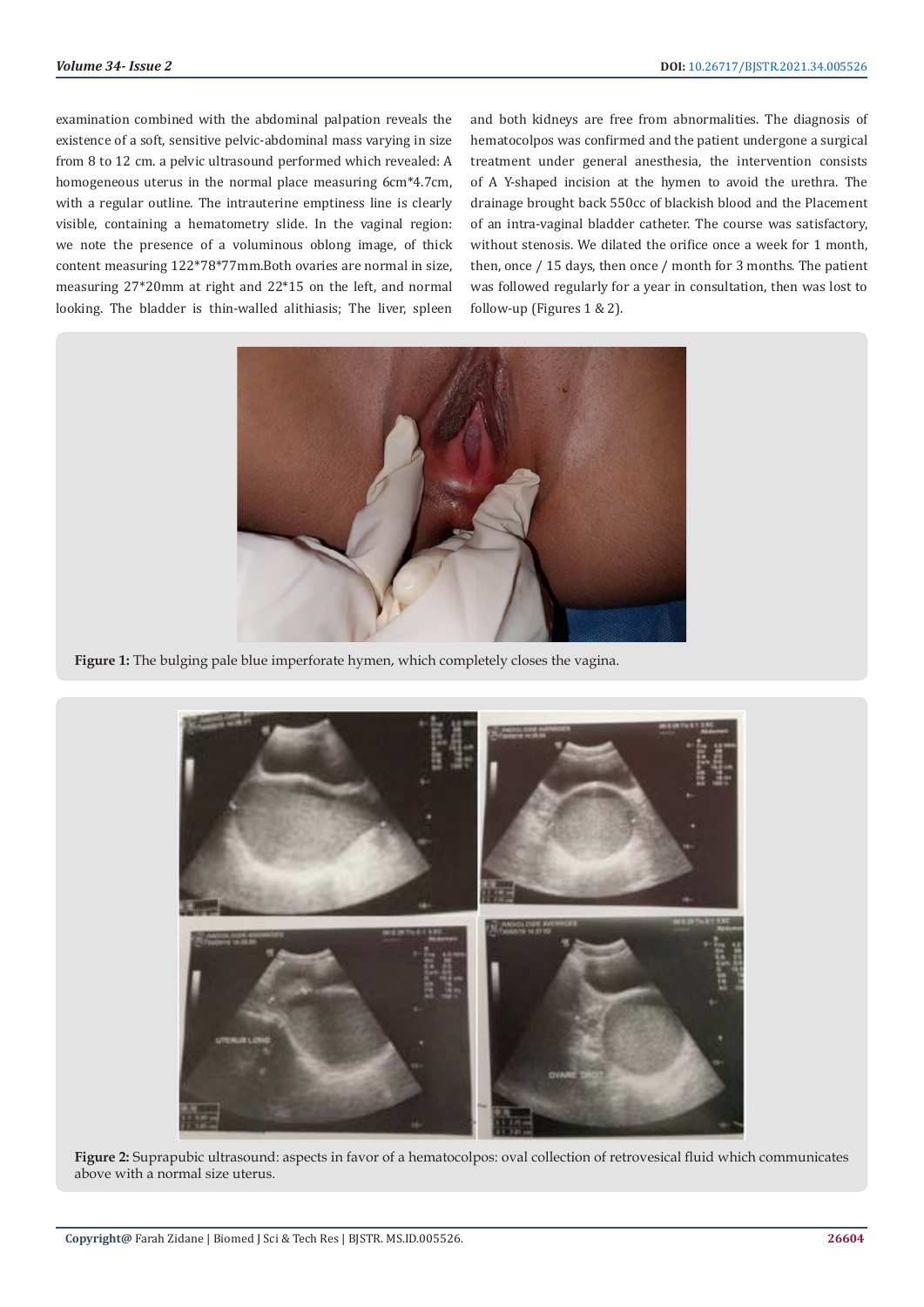# **Results and Discussion**

Clombus described for the first time in 1559, the congenital absence of the vagina. -During the tenth century Soranus and Delphus described cervical atresia [2]. -Hymenal imperforation was first described by Ambroise Paré in 1633 [1] -Hippocrates and Celsus [2,3], reported a case of vaginal obstruction by hymenal imperforation with secondaryhematocolpos. Hymenal imperforation has a frequency of 0.1% with the presence of familial cases [4]. Puberty remains the most frequent period of the hematocolpos diagnosis. The diagnosis of hymenal imperforation is possible in utero with an ultrasound finding of hydrometrocolpos [5,6]. in utero diagnosis also has the advantage of looking for associated renal malformations. This diagnosis can be made by a systematic screening at birth but also before a hydrometrocolpos during the genital crisis of the newborn female [7]. Most often, this malformation is discovered at puberty. The diagnosis must be suspected in a young girl presenting with primary amenorrhea with normally developed secondary sexual characteristics. Our patient was not yet menarche but had good development of the external genitalia, and secondary sexual characteristics. Patients usually consult for recurrent pelvic pain secondary to the accumulation of blood in the vagina or hematocolpos [8,9].

The cyclic nature of painful attacks may be lacking given the usual irregularity of the menstrual cycle during the peripubertal period [9]. The pain can be deceptive, pseudo-appendicular and induce "excess" interventions for suspected acute appendicitis [10]. Hematocolpos can compress the urethra and cause dysuria, complete bladder retention or even bilateral ureterohydronephrosis [8,1115]. Einsenberg [16] reported through a series of 44 observations of hematocoplos, 7 cases of bladder retention. Constipation comes from the same compressive mechanism [17]. Our patient presented with pelvic pain but did not report any signs of bladder or digestive compression. The blood is retained first in the vagina, then the uterus (hematometry) and possibly the tubes [18,19]. Its volume varies from patient to patient and can even reach 3 liters [20-22].

In case of diagnostic doubt, ultrasound may be helpful in showing the hematocolpos as a midline, retrovesical fluid-tone image containing a few heterogeneous echoes. This collection is surmounted by the communicating uterine cavity, which is often small, dilated by fluid content in the event of hematometry [23,24]. Hematosalpinx or peritoneal effusion can be found [24,25]. The ultrasound examination also analyzes uterine malformations. Renal agenesis is systematically sought, especially in cases of genital duplication [5]. Ultrasound may also show ureteropyelocalicular dilation in the event of compression of the urinary tract by hematocolpos [26,27]. In our patient, an abdominopelvic ultrasound was performed and revealed an intra-vaginal fluid collection in favor of hematocolpos. The antenatal ultrasound at 20 weeks of amenorrhea shows a collection image in the small pelvis, behind the bladder, but this mass can have several etiologies (anterior sacrococcygeal tumor, anterior sacral meningocele, ovarian cyst) [28,29]. Around 24 weeks of amenorrhea, following the development that the diagnosis asserts, the anterior sacral meningocele and the sacrococcygeal teratoma will develop towards the caudal region, while the ovarian cyst and hydrocolpos develop towards the cranial region [29]. The sex will be visible on this date, and the shape of the collection that will evoke the diagnosis.



#### **Figure 3:**

A. Axial Suprapubic ultrasound: presence of a retrovesical, median, hypoechoic fluid formation containing a fine echogenic stippling

B. Sagittal section: the collection communicates at the top with the uterine cavity which is not distended.

MRI takes place in the exploration of pelvic masses and uterovaginal malformations. These advantages are especially valid in the event of difficulty of ultrasound diagnosis. It is the best complementary exploration technique, giving the T2-weighted sequences a very good anatomical morphological analysis of the malformation. T1-weighted sequences confirm haematic content in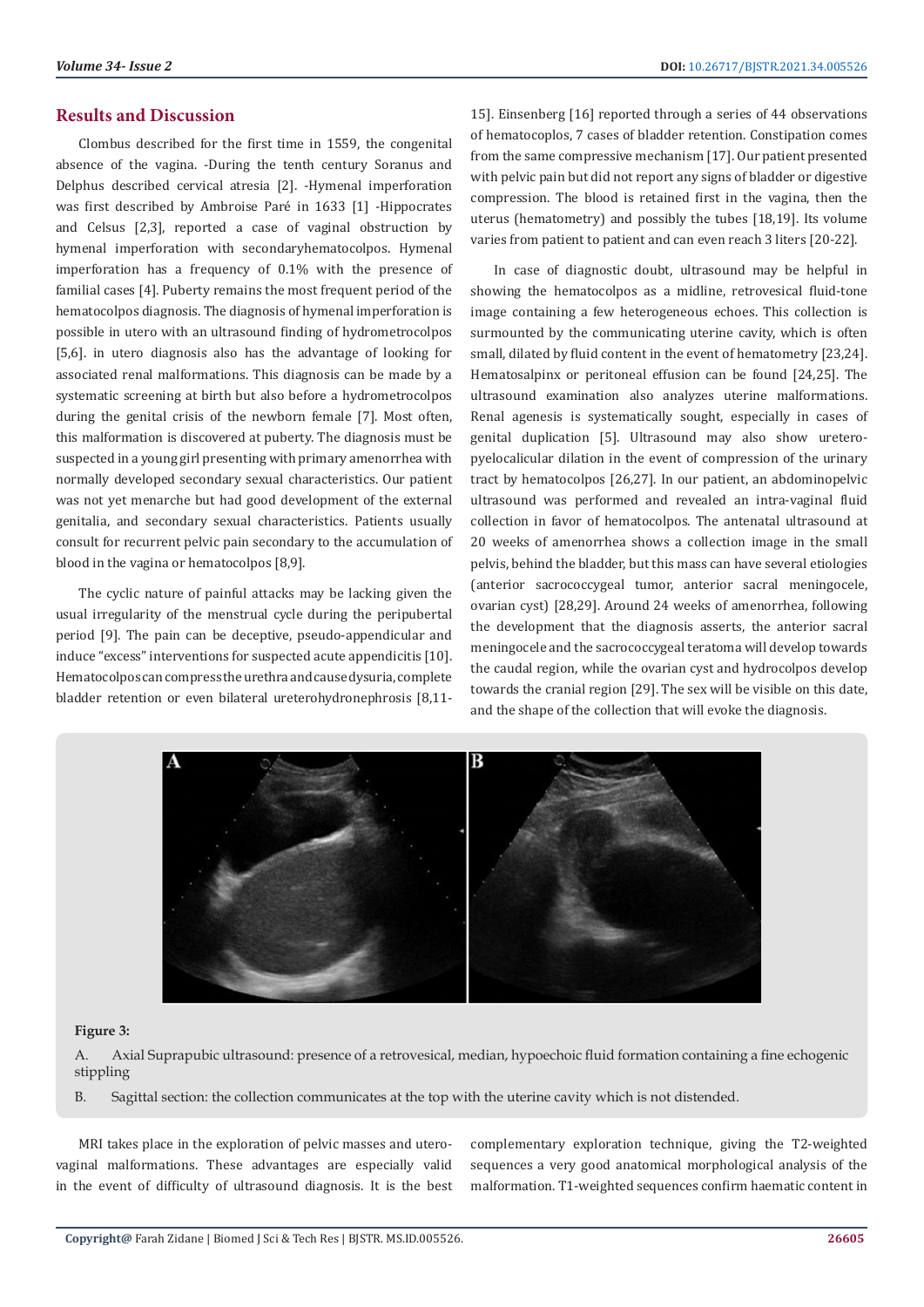the vagina and in the overlying uterine horn [26,27] (Figures 3 & 4). Congenital obstruction of the vaginal canal is a benign disease that progresses easily when properly diagnosed and treated. Ignorance of this pathology would expose to harmful complications: Urinary complications: Very common and often constitute a diagnostic circumstance. Acute urinary retention by urethral or bladder compression is often reported [30]. The distension involves the upper apparatus with ureterohydronephrosis. Infection is also reported due to stasis. Infection of vaginal retention fluid: It is a serious complication, which can be fatal and affect the fertility of patients. The vaginal infection can involve the uterine cavity with endometritis, which could progress to salpingitis, and finally pelviperitonitis. Upstream distension: The distension may involve the uterus with hematometry or hydrometry. At a more advanced stage, there is a hematosalpinx or a hydrosalpinx. Digestive complications: Rare, ranging from simple transit disorder to peritonitis by intraperitoneal passage of vaginal contents along the tubes or by rupture of a pyocolpos or rupture of the bladder [31]. Endometriotic transplants: This is a transplant of endometrial cells from menstrual tubal reflux into the pelvic peritoneum or ovary. Audbert reports a case of hematocolpos on hymenal imperforation with ovarian endometriosis and diffuse pelvic grafts [32].



## **Figure 4:** Pelvic MRI

- A. Sagittal SE T1 sequence
- B. Sagittal sequence SE T2: significant distension of the vagina with T1 hypersignal content, T2 hypointense
- C. SET2 coronal sequence: the collection continues up through the uterus. The ovaries are of normal size and morphology
- D. Sagittal sequence T2 gradient echo: Presence of depressing deposits in T2 hypointense \*related to hemosiderin.

The treatment is limited in a large number of cases to simple drainage of the retention bag. The simple puncture: This is the first surgical procedure which will allow the placement of the Foley catheter with a possible aerobic and anaerobic bacteriological sample [5]. Aged blood is abundant and under pressure. It especially retains a preoperative diagnostic interest and also allows to deflate a very large pocket. The cruciform incision consists of incising the obturating membrane in a cross, which allows good drainage, which will be maintained using a drain left in place until the secretions have dried up. Graber's radial incision: This technique begins with the incision of the hymen with a central hymenectomy and evacuation of the haematic collection, it continues with the radiar incisions of the hymeneal ring [33,34]. Hemostasis occurs in stitches separated from the 4/0 absorbable suture (Vicryl). The caliber will be maintained by a drain to avoid scarring, sometimes in a fibrous ring. This technique does not guarantee virginity. Caparo incision: This is an extremely simple technique allowing a sagittal hymenal section, and generally does not pose the problem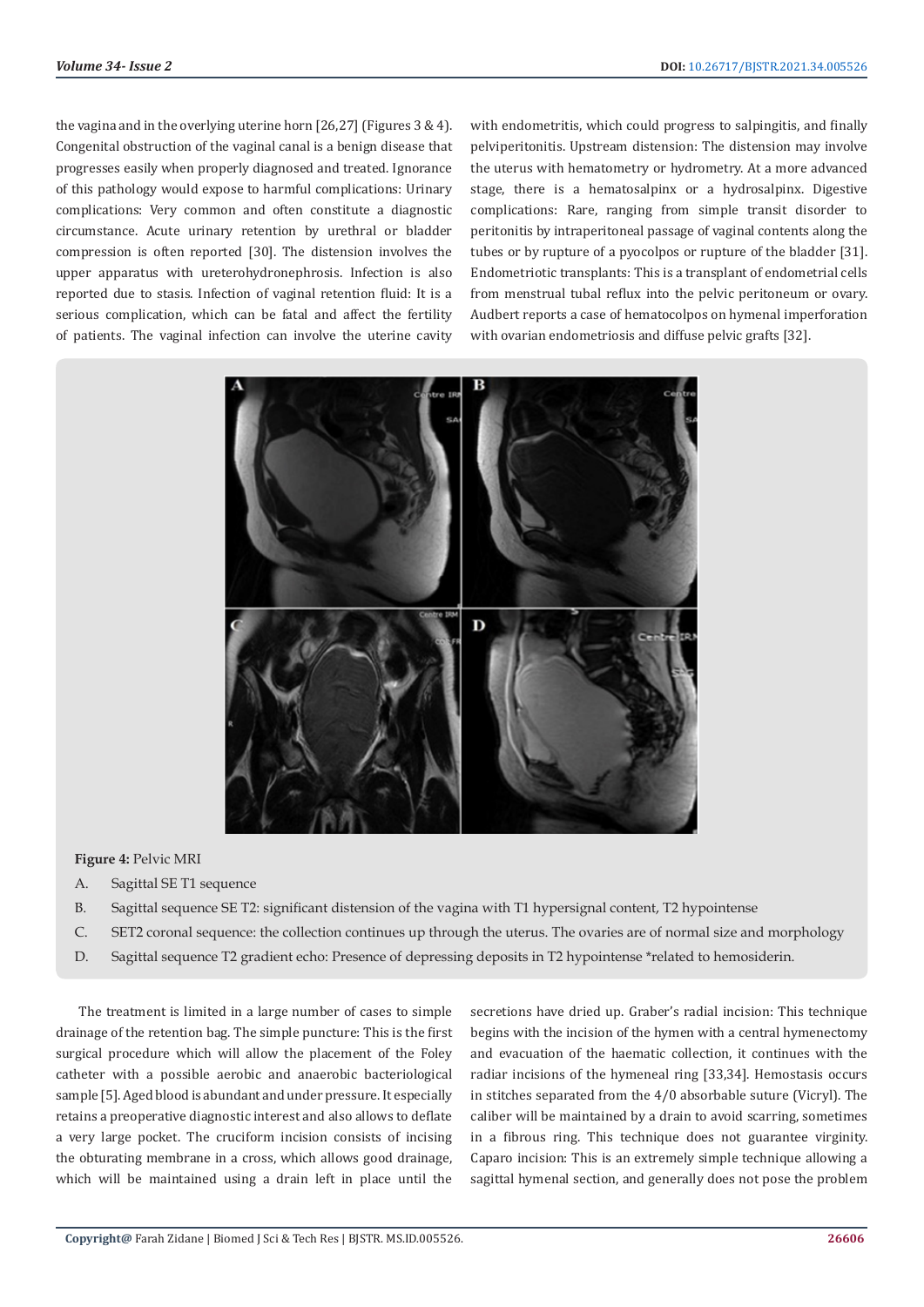of overlying collection drainage. It gives a lipped hymen. This is the only technique that retains virginity. Elliptical excision: Drainage follow-up for 3 to 7 days. This technique would expose to vicious scars like sclerosis and orificial dyspareunia.

Pozzi technique: Consists of incising the hymen and the constrictor muscles at 5 and 7 o'clock radially. The constrictor muscles of the vulva are incised transversely and sutured circularly at separate points. This plastic device aims to enlarge the vaginal opening.  $\mathsf{CO}_2$  laser treatment technique: It has been proposed by some authors. The CO $_2$  laser is a laser in which the gaseous medium consists of a mixture of carbon dioxide, nitrogen and helium. The  $\mathsf{CO}_2$  laser can be used like a scalpel. Two technical precautions are fundamental for any hymeneotomy: Observe the openings of the Bartholin glands at 5 a.m. and 7 a.m. Incise at 11 a.m. and at 1 a.m. to free the lower edge of the urinary meatus, and ensure a meatohymenal separation. For some authors, they suggest performing the gesture using a Foley catheter, the balloon of which is inflated  $(10 \text{ cm}^3)$  in the vaginal cavity, which makes it possible to control the incision in order to preserve the integrity of the the hymenal ring. This balloon also allows the hymen to be spread in order to electively achieve hemostasis and prevent re-bonding of the hymenal margins leading to secondary stenosis [35,36]. The risk of recurrence with hymenal occlusion is approximately 3%, according to the longest published series of 65 patients [34]. The prognosis immediately after surgical treatment is satisfactory with the pelvic pain subsiding. Complications in this period are dominated by infection which can be prevented with antibiotic therapy. Prolonged surveillance of these girls is important. An assessment of the repair is usually done 2 or 3 weeks after the procedure. The vulvar patency allowing the onset of menstruation in girls of puberty is a sign of healing. Hymenal ring sclerosis has been reported in a study by Castaigne and Haddad on 9 patients operated on for hymenal imperforation [37-39].

# **Conclusion**

Hematocolpos on hymenal imperforation is a rare condition which must be mentioned before any acute abdomino-pelvic pain syndrome or pelvic mass of the girl in the puberty period not yet regulated, especially as the pains are cyclical and the development of characters secondary sex is normal. It is an often benign condition, of favorable evolution, if it is diagnosed and treated early. Conversely its ignorance, exposes to serious complications. Imaging guide the diagnosis, look for any associated uro-genital malformations and signs of compression, especially urinary tract. The treatment is exclusively surgical. Prevention by careful examination of the genitals at birth is possible.

#### **References**

1. [Yanza MC, Sepou A, Nguembi E, Ngbale R, Gaunefet C, et al. \(2003\) Hymen](https://www.researchgate.net/publication/324097366_Hymen_imperfore_diagnostic_neglige_a_la_naissance_urgence_chirurgicale_a_l)  [imperforé, diagnostic négligé à la naissance, urgence chirurgicale à](https://www.researchgate.net/publication/324097366_Hymen_imperfore_diagnostic_neglige_a_la_naissance_urgence_chirurgicale_a_l)  [l'adolescence. Schweiz Med Forum 44: 1063-1065.](https://www.researchgate.net/publication/324097366_Hymen_imperfore_diagnostic_neglige_a_la_naissance_urgence_chirurgicale_a_l)

- 2. EL Mamoun M (1985) Hydrométrocolpos et hématocolpos de l'enfant. Thèse de médecine Rabat p. 528.
- 3. [Messina M, Severi Fm, Bocchi C, Ferrucci E, Di Maggio D, et al. \(2004\)](https://pubmed.ncbi.nlm.nih.gov/15209124/) [Voluminous prénatal masse: a case f congénital hydrometrocolpos. J](https://pubmed.ncbi.nlm.nih.gov/15209124/) [Matern Fetal Neonatal Med 15\(2\): 135-137.](https://pubmed.ncbi.nlm.nih.gov/15209124/)
- 4. [Heger AH, Ticson L, Guerra L, Julie Lister FNP, Toni Zaragogoza FNP, et](https://www.sciencedirect.com/science/article/abs/pii/S108331880100136X) [al. \(2002\) Appearance of the genitalia in girls selected for nonabuse:](https://www.sciencedirect.com/science/article/abs/pii/S108331880100136X) [review of hymenal morphology and nonspecific findings. J Pediatr](https://www.sciencedirect.com/science/article/abs/pii/S108331880100136X) [Adolesc Gynecol 15\(1\): 27-35.](https://www.sciencedirect.com/science/article/abs/pii/S108331880100136X)
- 5. [Salvat J, Slamani L \(1998\) Hématocolpos. J Gynécol Obstet Biol Reprod](https://pubmed.ncbi.nlm.nih.gov/9690158/) [27\(4\): 396-402.](https://pubmed.ncbi.nlm.nih.gov/9690158/)
- 6. [Winderl LM, Silverman PK \(1995\) Prenatal diagnosis of congenital](https://www.sciencedirect.com/science/article/abs/pii/0029784494004053) [imperforate hymen. Obstet Gynecol 85\(5\): 857-860.](https://www.sciencedirect.com/science/article/abs/pii/0029784494004053)
- 7. [Rochet Y \(1986\) The principal genital malformations. Therapeutic](https://pubmed.ncbi.nlm.nih.gov/3738350/) [aspects. Rev Fr Gyn Obstet 81\(5\): 315-317.](https://pubmed.ncbi.nlm.nih.gov/3738350/)
- 8. [Adali E, Kurdoglu M, Yildizhan R, Kolusari A \(2009\) An overlooked cause](https://pubmed.ncbi.nlm.nih.gov/18777034/) [of acute urinary retention in an adolescent girl: a case report. Arch](https://pubmed.ncbi.nlm.nih.gov/18777034/) [Gynecol Obstet 279\(5\): 701-703.](https://pubmed.ncbi.nlm.nih.gov/18777034/)
- 9. Paniel BJ, Truc JB (1987) Diagnostic des malformations congénitales de la vulve et du vagin. Ann Pédiatr 34: 11-25.
- 10. Emans SJ, Laufer MR, Goldstein DP (2004) Dysmenorrhea, pelvic pain, and the premenstrual syndrome. In: Emans SJ, Laufer MR, Goldstein DP (Eds.,)., Pediatric and Adolescent Gynecology (5<sup>th</sup> Edn.). Lippincott-Raven, Philadelphia, USA, pp. 376-384.
- 11. Loscalzo IL, Catapano M, Loscalzo I, Sama A (1995) Imperforate hymen [with bilateral hydronephrosis: an unusual emergency department](https://www.sciencedirect.com/science/article/abs/pii/073646799500008X) [diagnosis. J Emerg Med 13\(3\): 337-339.](https://www.sciencedirect.com/science/article/abs/pii/073646799500008X)
- 12. [Yu TJ, Lin MC \(1993\) Acute urinary retention in two patients with](https://pubmed.ncbi.nlm.nih.gov/8159930/) [imperforate hymen. Scand J Urol Nephrol 27\(4\): 543-544.](https://pubmed.ncbi.nlm.nih.gov/8159930/)
- 13. [Dane C, Dane B, Erginbas M, Cetin A \(2007\) Imperforate hymen-a rare](https://pubmed.ncbi.nlm.nih.gov/17673137/) [cause of abdominal pain: two cases and review of the literature. J Pediatr](https://pubmed.ncbi.nlm.nih.gov/17673137/) [Adolesc Gynecol 20\(4\): 245-247.](https://pubmed.ncbi.nlm.nih.gov/17673137/)
- 14. [Wort SJ, Heman-Ackah C, Davies A \(1995\) Acute urinary retention in the](https://pubmed.ncbi.nlm.nih.gov/8535700/) [young female. Br J Urol 76\(5\): 667.](https://pubmed.ncbi.nlm.nih.gov/8535700/)
- 15. [Chang JW, Yang LY, Wang HH, Wang JK, Tiu CM \(2007\) Acute urinary](https://pubmed.ncbi.nlm.nih.gov/18194899/) [retention as the presentation of imperforate hymen. J Chin Med Assoc](https://pubmed.ncbi.nlm.nih.gov/18194899/) [70\(12\): 559-561.](https://pubmed.ncbi.nlm.nih.gov/18194899/)
- 16. [Einsenberg E, Faber M \(1982\) Complete duplication of the uterus and](https://pubmed.ncbi.nlm.nih.gov/7155489/) [cervix with unilateraly imperforate vagina. Obst Gynecol 60\(2\): 259-](https://pubmed.ncbi.nlm.nih.gov/7155489/) [262.](https://pubmed.ncbi.nlm.nih.gov/7155489/)
- 17. [Wang W, Chen MH, Yang W, Hwang DL \(2004\) Imperforate hymen](https://pubmed.ncbi.nlm.nih.gov/15868850/) [presenting with chronic constipation and lumbago: report of one case.](https://pubmed.ncbi.nlm.nih.gov/15868850/) [Acta Paediatr Taiwan 45\(6\): 340-342.](https://pubmed.ncbi.nlm.nih.gov/15868850/)
- 18. [Olive DL, Henderson DY \(1987\) Endometriosis and mullerian anomalies.](https://pubmed.ncbi.nlm.nih.gov/3822289/) [Obstet Gynecol 69: 412-415.](https://pubmed.ncbi.nlm.nih.gov/3822289/)
- 19. [Rock JA, Zacur HA, Dlugi AM, Jones HW, Te Linde RW, et al. \(1982\)](https://pubmed.ncbi.nlm.nih.gov/7078896/) [Pregnancy success following surgical correction of imperforate hymen](https://pubmed.ncbi.nlm.nih.gov/7078896/) [and complete transverse vaginal septum. Obstet Gynecol 59\(4\): 448-](https://pubmed.ncbi.nlm.nih.gov/7078896/) [451.](https://pubmed.ncbi.nlm.nih.gov/7078896/)
- 20. [Liang CC, Chang SD, Soong YK \(2003\) Long-term follow-up of women](https://www.researchgate.net/publication/9018834_Long-term_follow-up_of_women_who_underwent_surgical_correction_for_imperforate_hymen) [who underwent surgical correction for imperforate hymen. Arch](https://www.researchgate.net/publication/9018834_Long-term_follow-up_of_women_who_underwent_surgical_correction_for_imperforate_hymen) [Gynecol Obstet 269\(1\): 5-8.](https://www.researchgate.net/publication/9018834_Long-term_follow-up_of_women_who_underwent_surgical_correction_for_imperforate_hymen)
- 21. [Joki-Erkkilä MM, Heinonen PK \(2003\) Presenting and long-term](https://pubmed.ncbi.nlm.nih.gov/14597020/) [clinical implications and fecundity in females with obstructing vaginal](https://pubmed.ncbi.nlm.nih.gov/14597020/) [malformations. J Pediatr Adolesc Gynecol 16\(5\): 307-312.](https://pubmed.ncbi.nlm.nih.gov/14597020/)
- 22. [Sakalkale R, Samarakkody U \(2005\) Familial occurrence of imperforate](https://www.sciencedirect.com/science/article/abs/pii/S1083318805001270) [hymen. J Pediatr Adolesc Gynecol 18\(6\): 427-429.](https://www.sciencedirect.com/science/article/abs/pii/S1083318805001270)